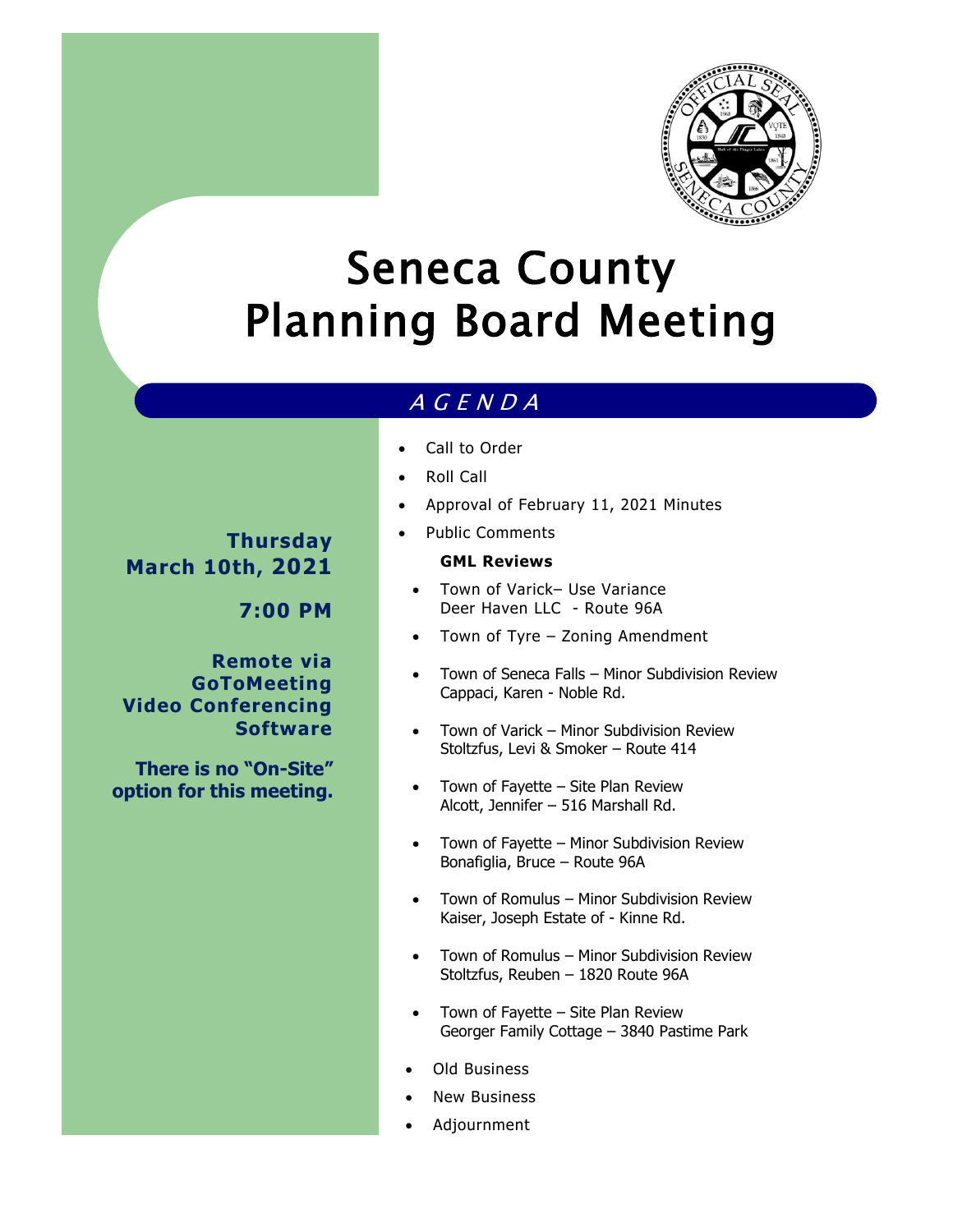### **Seneca County Planning Board Agenda Attachment -- March 11, 2021 Meeting**

#### **Public Comments:**

Representatives of projects wishing to make a presentation should contact hhaynes@co.seneca.ny.us before 5 PM on March 10th and electronically submit any graphics they wish to be displayed during their presentation. Their comments will be scheduled immediately before review of that project.

#### **GML REVIEWS**

#### • **Town of Varick– Use Variance - Deer Haven LLC - Route 96A**

The applicant is requesting a Use Variance to allow the housing of individuals in group settings in the Small Business Park and Institutional District. The Varick Zoning does not allow for housing of individuals of any kind outside of the Institutional setting, within the Small Business Park and Institutional District. The Town has issued a Notice of Violation for the current housing of individuals at the former Hillside Children's Center.

#### **• Town of Tyre – Zoning Amendment**

The Town of Tyre is proposing amendments to their Zoning including modifying definitions, changes of required lot widths, and allowed uses.

#### • **Town of Seneca Falls – Minor Subdivision Review - Cappaci, Karen - Noble Rd.**

The applicant is proposing a Minor Subdivision. Both new lots will meet the lot requirements in the Town Zoning.

#### **• Town of Varick – Minor Subdivision Review - Stoltzfus, Levi & Smoker – Route 414**

The applicant is proposing a Minor Subdivision. Both new lots will meet the lot requirements in the Town Zoning.

#### **• Town of Fayette – Site Plan Review - Alcott, Jennifer – 516 Marshall Rd.**

The applicant is proposing to establish a hair salon.

#### **• Town of Fayette – Minor Subdivision Review - Bonafiglia, Bruce – Route 96A**

The applicant is proposing a Minor Subdivision. Both new lots will meet the lot requirements in the Town Zoning.

#### **• Town of Romulus – Minor Subdivision Review - Kaiser, Joseph Estate of - Kinne Rd.**

The applicant is proposing a Minor Subdivision. Both new lots will meet the lot requirements in the Town Zoning.

#### **• Town of Romulus – Minor Subdivision Review - Stoltzfus, Reuben – 1820 Route 96A**

The applicant is proposing a Minor Subdivision. Both new lots will meet the lot requirements in the Town Zoning.

#### **Town of Fayette – Site Plan Review – Georger Family Cottage – 3840 Pastime Park**

The applicant proposes to install an additional 12' X24' residential structure to provide housing for family when they visit.